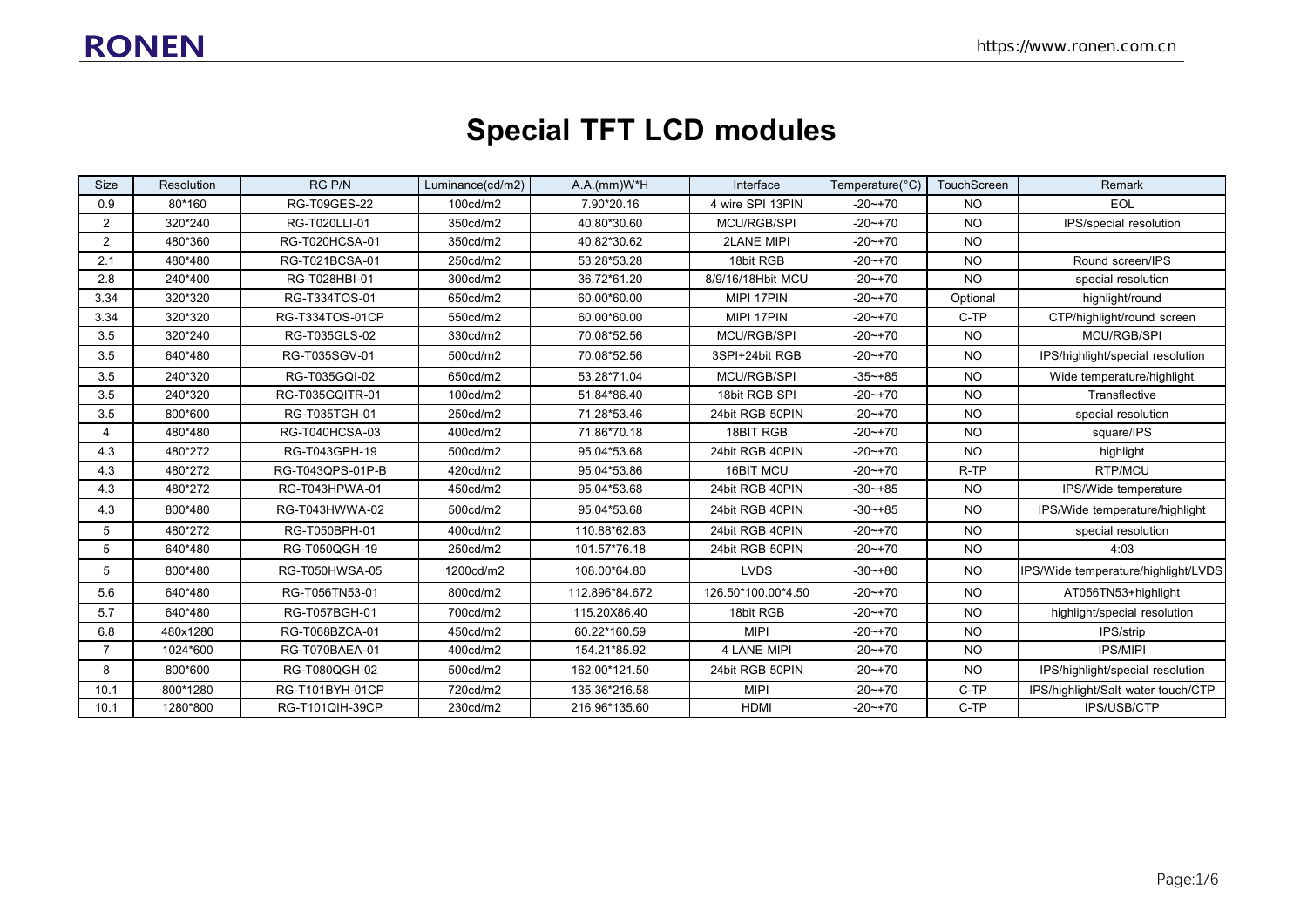### **IPS Series LCD modules**

| Size           | Resolution | RG P/N           | Luminance(cd/m2) | $A.A.(mm)W^*H$ | Interface            | Temperature(°C)   Touch Screen |           | Remark                         |
|----------------|------------|------------------|------------------|----------------|----------------------|--------------------------------|-----------|--------------------------------|
| 2              | 480*360    | RG-T020HCSA-01   | 350cd/m2         | 40.82*30.62    | 2 LANE MIPI          | $-20$ ~+70                     | NO.       | <b>IPS</b>                     |
| $\overline{2}$ | 320*240    | RG-T020LLI-01    | 350cd/m2         | 40.80*30.60    | MCU/RGB/SPI          | $-20$ ~ +70                    | <b>NO</b> | <b>IPS</b>                     |
| $\overline{2}$ | 240*320    | RG-T020HQS-04    | 250cd/m2         | 30.60*40.80    | MCU/RGB/SPI          | $-20$ ~ +70                    | <b>NO</b> | <b>IPS</b>                     |
| 2.1            | 480*480    | RG-T021BCSA-01   | 250cd/m2         | 53.28*53.28    | 18bit RGB            | $-20$ ~ +70                    | <b>NO</b> | <b>IPS</b>                     |
| 2.4            | 240*320    | RG-T024HQI-18    | 250cd/m2         | 36.72*48.96    | <b>MCU/RGB/SPI</b>   | -20~+70                        | NO.       | <b>IPS</b>                     |
| 2.7            | 320*320    | RG-T027GOI-01CU  | 250cd/m2         | 48.96*48.96    | 16bit RGB            | $-20$ ~ +70                    | <b>NO</b> | <b>IPS</b>                     |
| 2.8            | 240*320    | RG-T028BQI-16    | 500cd/m2         | 43.20*57.60    | MCU/RGB/SPI          | $-20 - +70$                    | <b>NO</b> | IPS/highlight                  |
| 3.5            | 320*480    | RG-T035QHI-03CP  | 300cd/m2         | 48.96*73.44    | <b>MCU/RGB/SPI</b>   | $-20$ ~ +70                    | C-TP      | CTP/IPS                        |
| 3.5            | 640*480    | RG-T035SGV-01    | 500cd/m2         | 70.08*52.56    | 3 wire SPI+24bit RGB | $-20$ ~ +70                    | <b>NO</b> | IPS/highlight                  |
| 3.5            | 320*240    | RG-T035HLS-01    | 300cd/m2         | 70.08*52.56    | 24bit RGB 54PIN      | $-20$ ~ +70                    | <b>NO</b> | <b>IPS</b>                     |
| 3.5            | 320*480    | RG-T035QHI-19    | 360cd/m2         | 48.96*73.44    | MCU/RGB/SPI          | $-20$ ~ +70                    | <b>NO</b> | <b>IPS</b>                     |
| 3.97           | 480*800    | RG-T397TVI-05    | 300cd/m2         | 51.84*86.40    | 18bit RGB 39PIN      | $-20$ ~ +70                    | <b>NO</b> | <b>IPS</b>                     |
| 4              | 480*480    | RG-T040HCSA-03   | 400cd/m2         | 71.86*70.18    | 18bit RGB            | $-20$ ~+70                     | NO.       | <b>IPS</b>                     |
| 4.3            | 800*480    | RG-T043BWSA-02   | 500cd/m2         | 95.04*53.86    | 24bit RGB            | $-20$ ~ +70                    | <b>NO</b> | IPS/highlight                  |
| 4.3            | 480*272    | RG-T043HPWA-03   | 1000cd/m2        | 95.04*53.86    | 24bit RGB 40PIN      | -20~+70                        | Optional  | IPS/highlight                  |
| 4.3            | 480*272    | RG-T043HPWA-01   | 450cd/m2         | 95.04*53.68    | 24bit RGB 40PIN      | $-30$ $-+85$                   | <b>NO</b> | IPS/Wide temperature           |
| 4.3            | 800*480    | RG-T043HWWA-02   | 500cd/m2         | 95.04*53.68    | 24bit RGB 40PIN      | $-30$ $-+85$                   | <b>NO</b> | IPS/Wide temperature/highlight |
| 5              | 800*480    | RG-T050HWSA-05   | 1200cd/m2        | 108.00*64.80   | <b>LVDS</b>          | $-30 - +80$                    | <b>NO</b> | IPS/highlight                  |
| 5.5            | 1080*1980  | RG-T055AZH-01    | 800cd/m2         | 68.04*120.96   | MIPI 31PIN           | $-20$ ~ +70                    | <b>NO</b> | IPS/highlight                  |
| 6.8            | 480*1280   | RG-T068BZCA-01   | 450cd/m2         | 60.22*160.59   | <b>MIPI</b>          | $-20$ ~+70                     | <b>NO</b> | <b>IPS</b>                     |
| $\overline{7}$ | 1024*600   | RG-T070BAEA-01   | 400cd/m2         | 154.21*85.92   | 4 LANE MIPI          | -20~+70                        | <b>NO</b> | <b>IPS</b>                     |
| $\overline{7}$ | 1024*600   | RG-T070BAHA-07   | 250cd/m2         | 154.21*85.92   | 24bit RGB            | $-20$ ~ +70                    | <b>NO</b> | <b>IPS</b>                     |
| $\overline{7}$ | 1024 x 600 | RG-T070BAHA-38CP | 420cd/m2         | 154.21*85.92   | <b>LVDS</b>          | $-20$ ~ +70                    | C-TP      | CTP/IPS                        |
| $\overline{7}$ | 1280*800   | RG-T070TIH-01    | 400cd/m2         | 149.76*93.60   | <b>LVDS</b>          | $-20$ ~ +70                    | <b>NO</b> | <b>IPS</b>                     |
| $\overline{7}$ | 1024*600   | RG-T070BAHA-09   | 500cd/m2         | 154.21*85.92   | 8bit LVDS            | $-20$ ~+70                     | <b>NO</b> | IPS/highlight                  |
| 8              | 1024*768   | RG-T080QXH-02    | 350cd/m2         | 154.08*85.92   | LVDS 40PIN           | $-10 - +50$                    | <b>NO</b> | <b>IPS</b>                     |
| 8              | 800*1280   | RG-T080QYH-01    | 420cd/m2         | 107.64*172.22  | 4 LANE MIPI 40PIN    | $-10$ $ +50$                   | <b>NO</b> | <b>IPS</b>                     |
| 10.1           | 1280*800   | RG-T101QIH-04    | 280cd/m2         | 216.96*135.60  | LVDS 40PIN           | $-20 - +70$                    | <b>NO</b> | <b>IPS</b>                     |
| 10.1           | 1024*600   | RG-T101BAHA-01   | 500cd/m2         | 222.72*125.28  | LVDS 40PIN           | $-20$ ~+70                     | <b>NO</b> | IPS/highlight                  |
| 10.1           | 1280*800   | RG-T101QIH-39CP  | 230cd/m2         | 216.96*135.60  | HDMI                 | $-20$ ~ +70                    | C-TP      | CTP/IPS                        |
| 10.1           | 1280*800   | RG-T101QIH-30    | 1000cd/m2        | 216.96*135.60  | LVDS 40PIN           | $-20$ ~ +70                    | <b>NO</b> | IPS/highlight                  |
| 10.1           | 800*1280   | RG-T101BYH-01CP  | 720cd/m2         | 135.36*216.58  | <b>MIPI</b>          | $-20$ ~ +70                    | C-TP      | CTP/IPS/highlight              |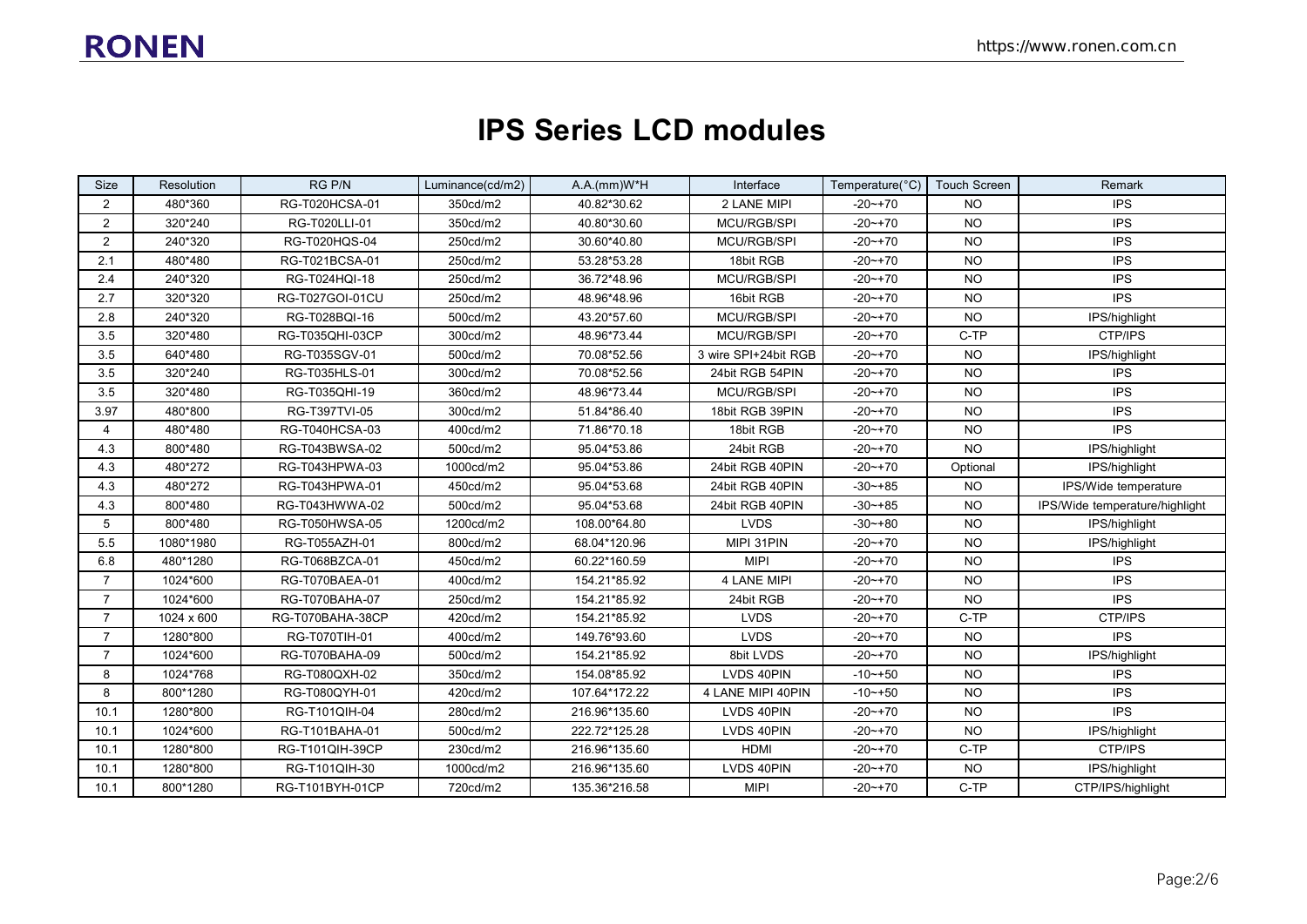### **Sun Readable LCD Modules**

| <b>Size</b> | Resolution | RG P/N                 | Luminance(cd/m2) | A.A.(mm)W*H    | Interface          | Temperature(°C) | <b>Touch Screen</b> | Remark            |
|-------------|------------|------------------------|------------------|----------------|--------------------|-----------------|---------------------|-------------------|
| 2.4         | 240*320    | RG-T024TQI-14          | 1000cd/m2        | 36.72*48.96    | MCU/RGB/SPI        | $-20$ ~+70      | NO.                 | highlight         |
| 3.4         | 320*320    | RG-T334TOS-01CP        | 550cd/m2         | 60.00*60.00    | MIPI/17PIN         | $-20$ ~ +70     | C-TP                | CTP/highlight     |
| 3.5         | 320*240    | RG-T035MLH-26          | 900cd/m2         | 70.08*52.56    | 24bit RGB 54PIN    | $-20 - +70$     | NO.                 | highlight         |
| 3.5         | 640*480    | RG-T035SGV-01          | 500cd/m2         | 70.08*52.56    | 3SPI+24bit RGB     | $-20$ ~ +70     | NO.                 | IPS/highlight     |
| 3.5         | 240*320    | RG-T035GQI-02          | 650cd/m2         | 53.28*71.04    | <b>MCU/RGB/SPI</b> | $-30 - +85$     | <b>NO</b>           | highlight         |
| 3.97        | 480*800    | <b>RG-T397TVI-18CP</b> | 700cd/m2         | 51.84*86.40    | 2 LANE MIPI        | $-20$ ~+70      | C-TP                | CTP/IPS/highlight |
| 4.3         | 800*480    | RG-T043BWSA-02         | 500cd/m2         | 95.04*53.86    | 24bit RGB          | $-20$ ~ +70     | <b>NO</b>           | IPS/highlight     |
| 4.3         | 480*272    | RG-T043HPWA-03         | 1000cd/m2        | 95.04*53.86    | 24bit RGB 40PIN    | $-30 - +85$     | <b>NO</b>           | IPS/highlight     |
| 4.3         | 480*272    | RG-T043HPWA-03CP       | 850cd/m2         | 95.04*53.68    | 24bit RGB          | $-30 - +85$     | C-TP                | IPS/highlight     |
| 5           | 640*480    | RG-T050QGH-07          | 800cd/m2         | 101.57*76.18   | 24bit RGB          | $-20$ ~+70      | NO.                 | highlight         |
| 5           | 800*480    | RG-T050HWSA-05         | 1200cd/m2        | 108.00*64.80   | <b>LVDS</b>        | $-30 - +80$     | NO.                 | IPS/highlight     |
| 5           | 800*480    | RG-T050QWH-05          | 1000cd/m2        | 108.00*64.80   | 24bit RGB          | $-20$ ~ +70     | <b>NO</b>           | highlight         |
| 5.5         | 1080*1980  | RG-T055AZH-01          | 800cd/m2         | 68.04*120.96   | 4 LANE MIPI        | $-20 - +70$     | <b>NO</b>           | IPS/highlight     |
| 5.6         | 640*480    | RG-T056TN53-01         | 800cd/m2         | 112.896*84.672 | 18bit RGB          | $-20$ ~+70      | <b>NO</b>           | highlight         |
| 5.7         | 640*480    | RG-T057BGH-01          | 700cd/m2         | 115.20X86.40   | 18bit RGB          | $-20$ ~ +70     | NO.                 | highlight         |
|             | 1024*600   | RG-T070QAH-09          | 600cd/m2         | 154.21*85.92   | 8bit LVDS          | $-20$ ~ +70     | <b>NO</b>           | highlight         |
| 9           | 800*480    | RG-T090BWH-01CP        | 800cd/m2         | 198.00*111.70  | 24bit RGB          | $-20 - +70$     | C-TP                | CTP/highlight     |
| 9           | 800*480    | RG-T090BWH-01          | 950cd/m2         | 198.00*111.70  | 24bit RGB          | $-20$ ~ +70     | Optional            | highlight         |
| 10.1        | 1024*600   | RG-T101BAHA-01         | 500cd/m2         | 222.72*125.28  | LVDS 40PIN         | $-20$ ~ +70     | NO.                 | IPS/highlight     |
| 10.1        | 1280*800   | RG-T101QIH-30          | 1000cd/m2        | 216.96*135.60  | LVDS 40PIN         | $-20$ ~ +70     | <b>NO</b>           | IPS/highlight     |
| 10.1        | 800*1280   | RG-T101BYH-01CP        | 720cd/m2         | 135.36*216.58  | <b>MIPI</b>        | $-20$ ~ +70     | C-TP                | CTP/IPS/highlight |
| 10.1        | 1024*600   | RG-T101BAH-22          | 900cd/m2         | 222.72*125.28  | 8bit LVDS          | $-20$ ~+70 °C   | <b>NO</b>           | highlight         |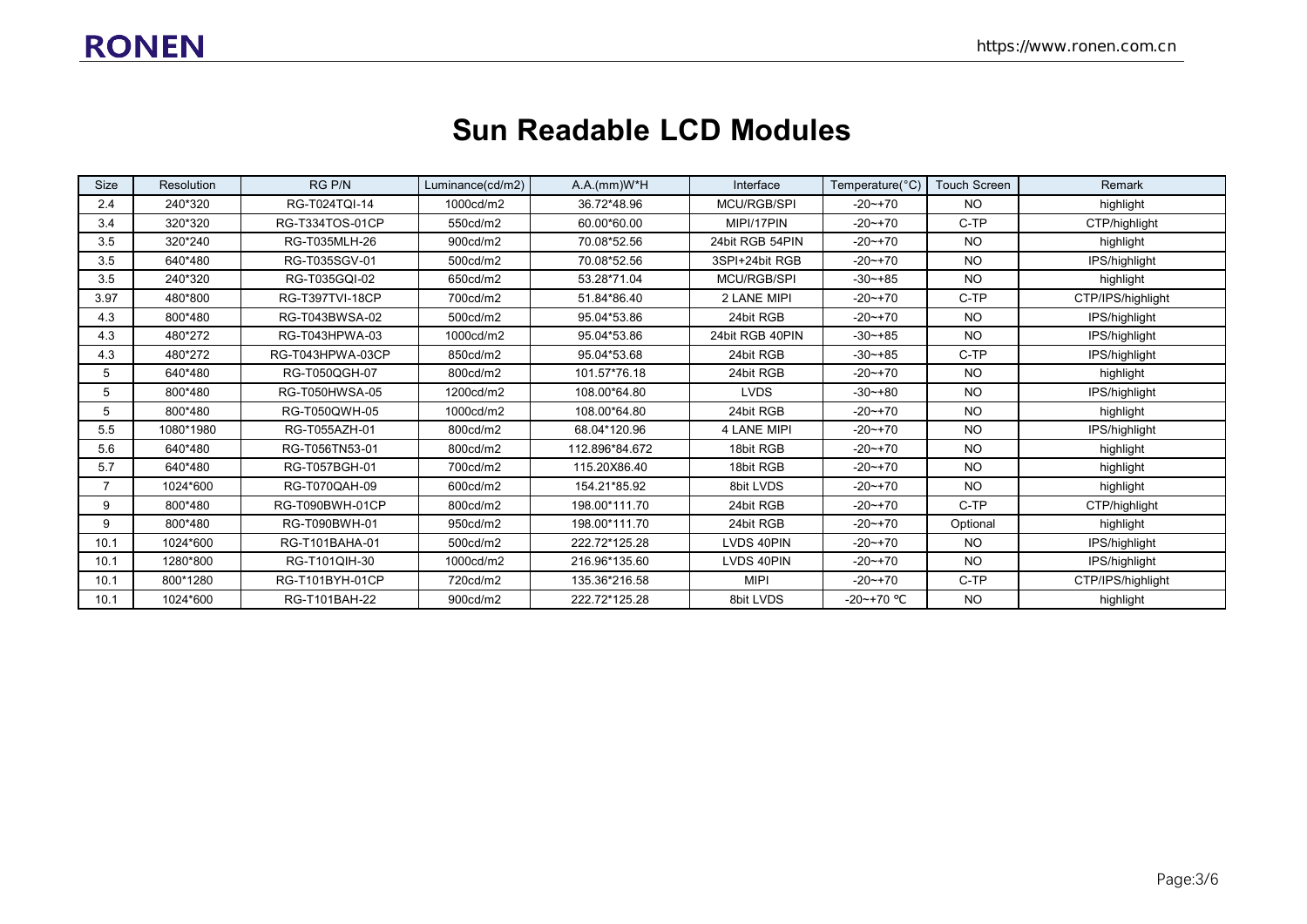#### **Transflective LCD modules**

| <b>Size</b>  | Resolution | RG P/N          | Luminance(cd/m2)      | $A.A.(mm)W^*H$ | Interface           | Temperature(°C) | Touch Screen | Remark        |
|--------------|------------|-----------------|-----------------------|----------------|---------------------|-----------------|--------------|---------------|
| .77          | 160*128    | RG-T177YTH-01   | 110cd/m2              | 35.28*27.712   | 8/16bit MCU 30PIN   | $-20$ ~ +70     | <b>NO</b>    | Transflective |
| っっ<br>$\sim$ | 240*320    | RG-T022TQI-101  | 90 <sub>cd</sub> /m2  | 33.84*45.12    | RGB 18bits/3SPI     | $-20$ ~ +70     | <b>NO</b>    | EOL           |
| 2.4          | 240*320    | RG-T024LQS-01   | 150 <sub>cd</sub> /m2 | 36.72*48.96    | MCU-16bit/40PIN     | $-20$ ~+70      | <b>NO</b>    |               |
| 3.5          | 240*320    | RG-T035TQH-01   | 100 <sub>cd</sub> /m2 | 53.64*71.52    | RGB-16bit+SPI/50PIN | -20~+70         | <b>NO</b>    | EOL           |
| 3.5          | 240*320    | RG-T035GQITR-01 | 100cd/m2              | 53.64*71.52    | 18BIT RGB/SPI       | $-20$ ~ +70     | <b>NO</b>    | Transflective |

## **Capacitive Touch Screen**

| <b>Size</b> | <b>Resolution</b> | RG P/N                 | Luminance( $cd/m^2$ ) | $A.A.(mm) W*H$ | Interface          | Temperature(°C) | Touch Screen | Remark            |
|-------------|-------------------|------------------------|-----------------------|----------------|--------------------|-----------------|--------------|-------------------|
| 3.97        | 480*800           | <b>RG-T397TVI-18CP</b> | 700cd/m2              | 51.84*86.40    | 2 LANE MIPI        | $-20$ ~+70      | C-TP         | CTP/IPS/highlight |
| 2.4         | 240*320           | RG-T024HQI-13CP        | 450cd/m2              | 36.72*48.96    | MCU/RGB/SPI        | $-20$ $-170$    | C-TP         | CTP/IPS           |
| 2.36        | 320*320           | RG-T334TOS-01CP        | 550cd/m2              | 60.00*60.00    | MIPI/17PIN         | $-20$ $-170$    | C-TP         | CTP/highlight     |
| 3.4         | 800*800           | RG-T034TQH-01CP        | 350cd/m2              | 87.60*87.60    | 3 LANE MIPI        | $-20$ $-170$    | C-TP         | CTP/IPS           |
| 3.5         | 320*240           | RG-T035TLV-18CP        | 500cd/m2              | 70.08*52.56    | 24bit RGB          | $-20$ $-170$    | C-TP         | CTP/highlight     |
| 3.5         | 320*480           | RG-T035QHI-03CP        | 300cd/m2              | 48.96*73.44    | <b>MCU/RGB/SPI</b> | $-20$ ~ +70     | C-TP         | <b>CTP</b>        |
| 4.3         | 480*272           | RG-T043QPS-01P-B       | 420cd/m2              | 95.04*53.86    | <b>16BIT MCU</b>   | $-20$ $-170$    | R-TP         | <b>RTP</b>        |
| 4.3         | 480*272           | RG-T043QPS-01CP        | 420cd/m2              | 95.04*53.68    | 24bit RGB          | $-20$ $-170$    | C-TP         | <b>CTP</b>        |
| 5           | 480*272           | RG-T050BPS-01CP        | 350cd/m2              | 110.88*62.83   | 24bit RGB          | $-20$ $-170$    | C-TP         | <b>CTP</b>        |
| 5           | 800*480           | RG-T050QWH-51CP        | 420cd/m2              | 108.00*64.80   | 24bit RGB          | $-20$ $-170$    | C-TP         | <b>CTP</b>        |
|             | 1024*600          | RG-T070BAHA-38CP       | 420cd/m2              | 154.21*85.92   | <b>LVDS</b>        | $-20$ $-170$    | C-TP         | CTP/IPS           |
|             | 800*480           | RG-T070SWH-03CP        | 450cd/m2              | 154.08*85.92   | 24bit RGB          | $-20$ $-170$    | C-TP         | <b>CTP</b>        |
| 9           | 800*480           | RG-T090BWH-01CP        | 800cd/m2              | 198.00*111.70  | 24BIT RGB          | $-20$ $-170$    | C-TP         | CTP/highlight     |
| 10.1        | 1024*600          | RG-T101BAH-09CP        | 320cd/m2              | 222.72*125.28  | 24bit RGB          | $-20$ $-170$    | C-TP         | <b>CTP</b>        |
| 10.1        | 800*1280          | RG-T101BYH-01CP        | 720cd/m2              | 135.36*216.58  | <b>MIPI</b>        | $-20$ ~+70      | C-TP         | CTP/highlight     |
| 10.1        | 1280*800          | RG-T101QIH-39CP        | 230cd/m2              | 216.96*135.60  | <b>HDMI</b>        | $-20$ ~+70      | C-TP         | <b>CTP</b>        |
| 10.1        | 1280*800          | <b>RG-T101QIH-07CP</b> | 250cd/m2              | 216.96*135.60  | 8bit LVDS          | $-20$ ~+70      | C-TP         | CTP/IPS           |
| 10.1        | 1280*800          | RG-T101QIH-22CP        | 230cd/m2              | 216.96*135.60  | 24bit RGB          | $-20$ $-170$    | C-TP         | CTP/IPS           |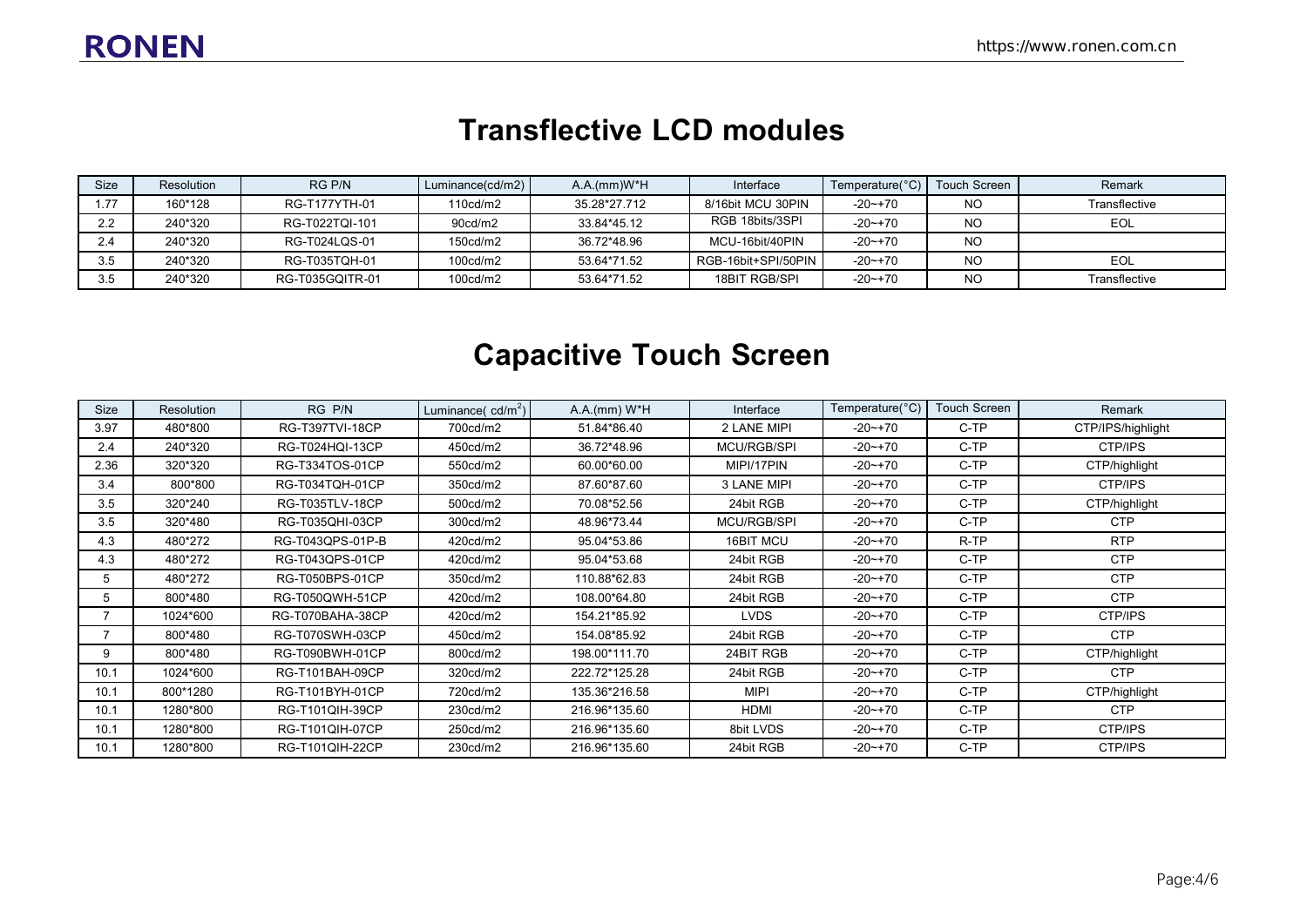#### **Notebook/Monitor Series**

| Size | Resolution | RG P/N                  | <b>Brightness</b> | Module size           | FOB specifications | <b>LCD Brand</b> | <b>Touch Screen</b> | Operating temperature |
|------|------------|-------------------------|-------------------|-----------------------|--------------------|------------------|---------------------|-----------------------|
| 10.1 | 1280*800   | RG101B36-218-0501       | 350               | 221.96*144.43*1.06    |                    | <b>BOE</b>       | NO.                 | -20/+70               |
| 10.1 | 1200*1920  | RG101B40-32-235-0101    | 350               | 228.55*143.00*2.40    |                    | <b>BOE</b>       | NO.                 | $-0/+50$              |
| 10.8 | 2560*1600  | RG108QDB-N40            | 200               | 149.062*270.007*0.585 | GV108DBQ-N40       | <b>BOE</b>       | <b>NO</b>           | $-20/60$              |
| 11.6 | 1920*1080  | RG116X40-114-0102       | 220               | 270.62*159.76 *2.59   |                    | <b>BOE</b>       | <b>NO</b>           | $-20/+60$             |
| 11.6 | 1920*1080  | RG116X40-121-0101       | 220               | 263.4 *157.22*2.55    |                    | <b>BOE</b>       | <b>NO</b>           | $-20/+60$             |
| 11.6 | 1920*1080  | RG116X40-122-0301       | 500               | 267.72*164.42*6.1     |                    | <b>BOE</b>       | <b>NO</b>           | $-20/60$              |
| 11.6 | 1920*1080  | RG116X40-133-0101       | 220               | 267.9*157.2*2.8       |                    | <b>BOE</b>       | NO.                 | $-20/+60$             |
| 11.6 | 1920*1080  | RG116X40-133-0901       | 220               | 267.9 *168.2*2.8      |                    | <b>BOE</b>       | <b>NO</b>           | $-20/+60$             |
| 11.6 | 1920*1080  | RG-M116B40-273-0101     | 200-400           | 262.32*154.08*2.7     | QV116FHB-N80       | <b>BOE</b>       | <b>NO</b>           | $-20/+60$             |
| 11.6 | 1920*1080  | RG-M116B48-273-0201     | 200-400           | 262.32*154.08*2.7     | QV116FHB-N80       | <b>BOE</b>       | NO.                 | $-20/60$              |
| 11.6 | 1920*1080  | RG-G116B40-122-0801-SSD | 500-1000          | 267.72*164.42*6.1     | QV116FHB-N81       | <b>BOE</b>       | <b>NO</b>           | $-20/60$              |
| 11.6 | 1920*1080  | RG-M116B40-121-0102-SSD | 200-400           | 263.4*157.22*2.55     | QV116FHB-N81       | <b>BOE</b>       | <b>NO</b>           | $-20/+60$             |
| 11.6 | 1920*1080  | RG-D116B40-114-0102-SSD | 200-400           | 270.62*159.7*3.1      | QV116FHB-N81       | <b>BOE</b>       | <b>NO</b>           | $-20/+60$             |
| 13.3 | 1920*1080  | RG133X54-116-2301       | 500               | 307.6 *183.05 * 5.5   |                    | <b>BOE</b>       | <b>NO</b>           | $-20/+70$             |
| 13.3 | 1920*1080  | RG133X56-105-0101       | 400               | 305.2*178.1*2.6       |                    | <b>BOE</b>       | <b>NO</b>           | $-0/+50$              |
| 13.3 | 1920*1080  | RG133X56-105-0301       | 220               | 305.2*178.1*2.6       |                    | <b>BOE</b>       | <b>NO</b>           | $-0/+50$              |
| 13.3 | 1920*1080  | RG133X56-111-0201       | 220               | 305.2*178.1*2.6       |                    | <b>BOE</b>       | <b>NO</b>           | $-0/+50$              |
| 13.3 | 1920*1080  | RG133X56-113-0201       | 220               | 305.2*178.1*2.6       |                    | <b>BOE</b>       | NO.                 | $-0/+50$              |
| 13.3 | 1920*1080  | RG133X56-142-0101       | 220               | 305.2*187.9*2.6       |                    | <b>BOE</b>       | <b>NO</b>           | $-0/+50$              |
| 13.3 | 1920*1080  | RG133X56-113-3001       | 220-300           | 305.2*178.1*2.6       |                    | <b>BOE</b>       | NO.                 | $-0/+50$              |
| 13.3 | 1920*1080  | RG133B54-116-0504       | 500-1000          | 307.6*183.05*5.5      |                    | <b>BOE</b>       | <b>NO</b>           | $-0/+50$              |
| 13.6 | 2560*1600  | RG136B48-305-0101       | 200               | 292.52*189.79*2.8     |                    | <b>BOE</b>       | <b>NO</b>           | $-0/+50$              |
| 14.0 | 1920*1080  | RG140B32-261-0101       | 220               | 315.82*186.06*2.8     |                    | <b>BOE</b>       | NO.                 | $-0/+50$              |
| 14.0 | 1920*1080  | RG140B48-304-0101       | 500-1000          | 322.9*191.25*5.5      | GV140FHB-N81       | <b>BOE</b>       | <b>NO</b>           | $-0/+50$              |
| 14.0 | 1920*1080  | RG140B40-281-0401       | 200-1000          | 350.1*184*2.6         | GV140FHB-N81       | <b>BOE</b>       | <b>NO</b>           | $-0/+50$              |
| 14.0 | 1920*1080  | RG140B32-261-0101       | 200-1000          | 315.82*186.06*2.8     | TD140FHB-N49       | BOE              | NO.                 | $-0/+50$              |
| 14.0 | 1920*1080  | RG140B40-174-0201       | 200-400           | 320.3*187*2.9         |                    | <b>BOE</b>       | NO.                 | $-0/+50$              |
| 15.0 | 1920*1080  | RG150B56-252-0101       | 200-400           | 339.26*199.2*2.5      |                    | <b>BOE</b>       | <b>NO</b>           | $-0/+50$              |
| 15.6 | 1920*1080  | RG156B54-237-0101       | 300               | 350.72*204.96*2.8     |                    | <b>BOE</b>       | <b>NO</b>           | $-0/+50$              |
| 15.6 | 3840*2160  | RG156BG72-279-0402      | 200               | 402 * 257*4.28        |                    | <b>BOE</b>       | <b>NO</b>           | $-0/+50$              |
| 15.6 | 1920*1080  | RG156X40-137-0503       | 220               | 359.5*206.5*2.89      |                    | <b>BOE</b>       | <b>NO</b>           | $-0/+50$              |
| 15.6 | 1920*1080  | RG156X40-256-0201       | 220               | 359* 206.5*3.3        |                    | <b>BOE</b>       | NO.                 | $-0/+50$              |
| 15.6 | 1920*1080  | RG156X40-260-03X1       | 220               | 359.3* 206.3*3.1      |                    | <b>BOE</b>       | NO.                 | $-0/+50$              |
| 15.6 | 1920*1080  | RG156X40-262-0201       | 220               | 357.82*206.65*2.6     |                    | <b>BOE</b>       | NO.                 | $-0/+50$              |